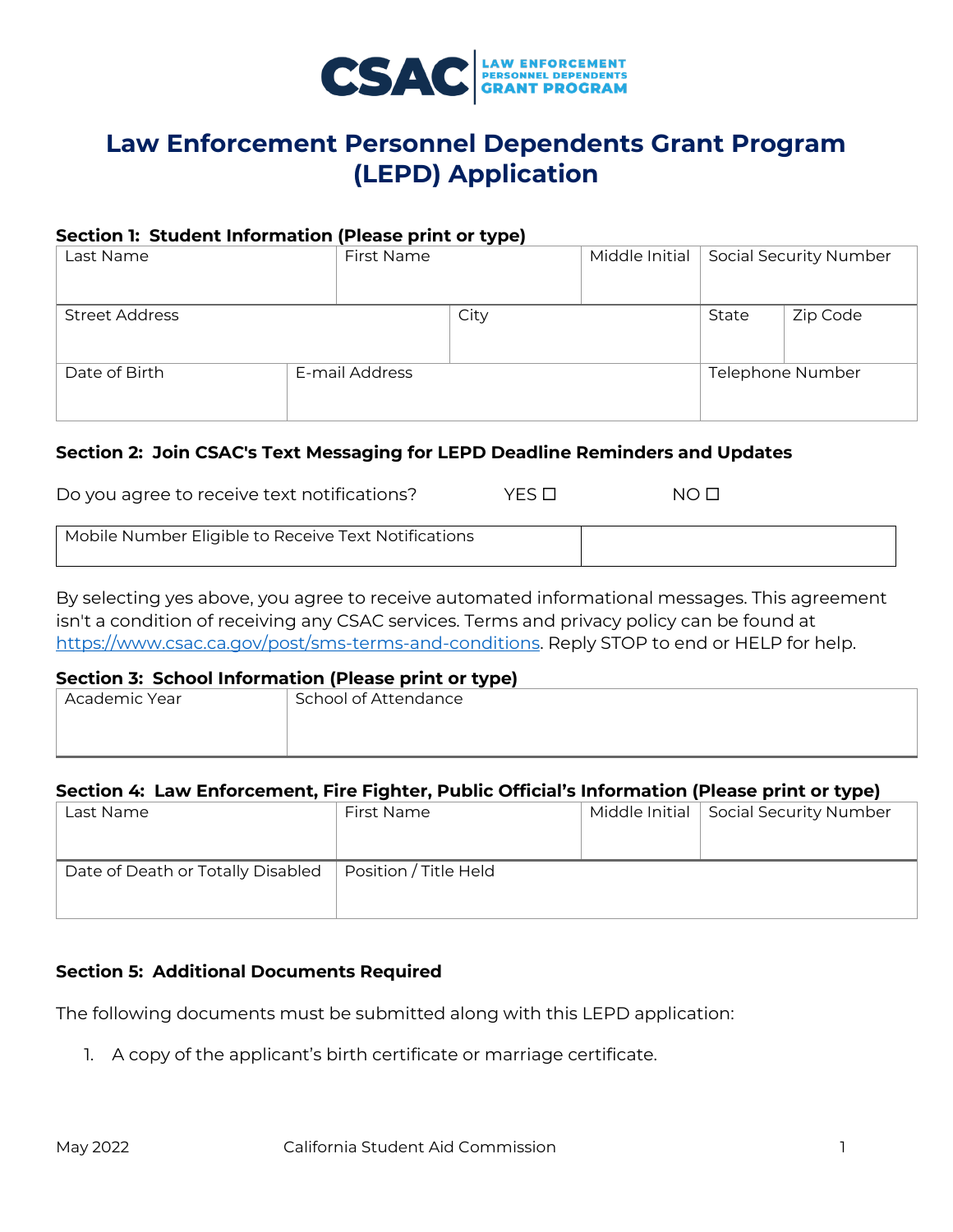- 2. The death certificate of the parent/spouse, the coroner's report (if applicable) for a dependent or spouse of:
	- a. California peace and law enforcement officer: documentation (i.e., police report) showing evidence that the death or total disability was caused by external violence or physical force incurred in the line of duty;
	- Rehabilitation: documentation showing that the death, accident, or injury was b. Officers and employees of the California Department of Corrections and caused by the direct action of an inmate;
	- the result of an accident or injury incurred in the performance of duty. c. California Fire Fighters: documentation showing that the death or total disability was
- 3. If applicable, a copy of the findings of the Worker's Compensation Appeals Board or other evidence that the fatality or disabling accident was compensable under Division 4 or 4.5 (commencing with section 6100) of the Labor Code.

## **Section 6: Student's Signature of Understanding and Authorization to Release Information**

I am not in default on any state or federally insured educational loan and I am free of any obligation to repay any state or federal educational grant.

 complete. I understand that the penalty for submission of fraudulent or incorrect information on under Federal or California State Law. I declare under penalty of the laws of the State of California and of the United States that this form has been examined by me and to the best of my knowledge and belief is true, correct, and this form may be repayment of the grant amount received with interest and additional penalties

I am giving school official(s) and the California Student Aid Commission authorization to release and receive information concerning my educational loans and student records between institutions and appropriate public and private agencies as required to determine my continued eligibility for the LEPD Grant Program.

Signature of Applicant **Date** Date Date Date Date

**Return the application and required documentation to:** 

Email: [specialized@csac.ca.gov](mailto:specialized@csac.ca.gov) 

 **For more information, please contact the Specialized Programs Unit.** 

LEPD Website: https://www.csac.ca.gov/lepd CSAC Website: www.csac.ca.gov Email: [specialized@csac.ca.gov](mailto:specialized@csac.ca.gov)  LEPD Website: <u>https://www.csac.ca.gov/lepd</u><br>CSAC Website: <u>www.csac.ca.gov</u><br>May 2022 California Student Aid Commission 2